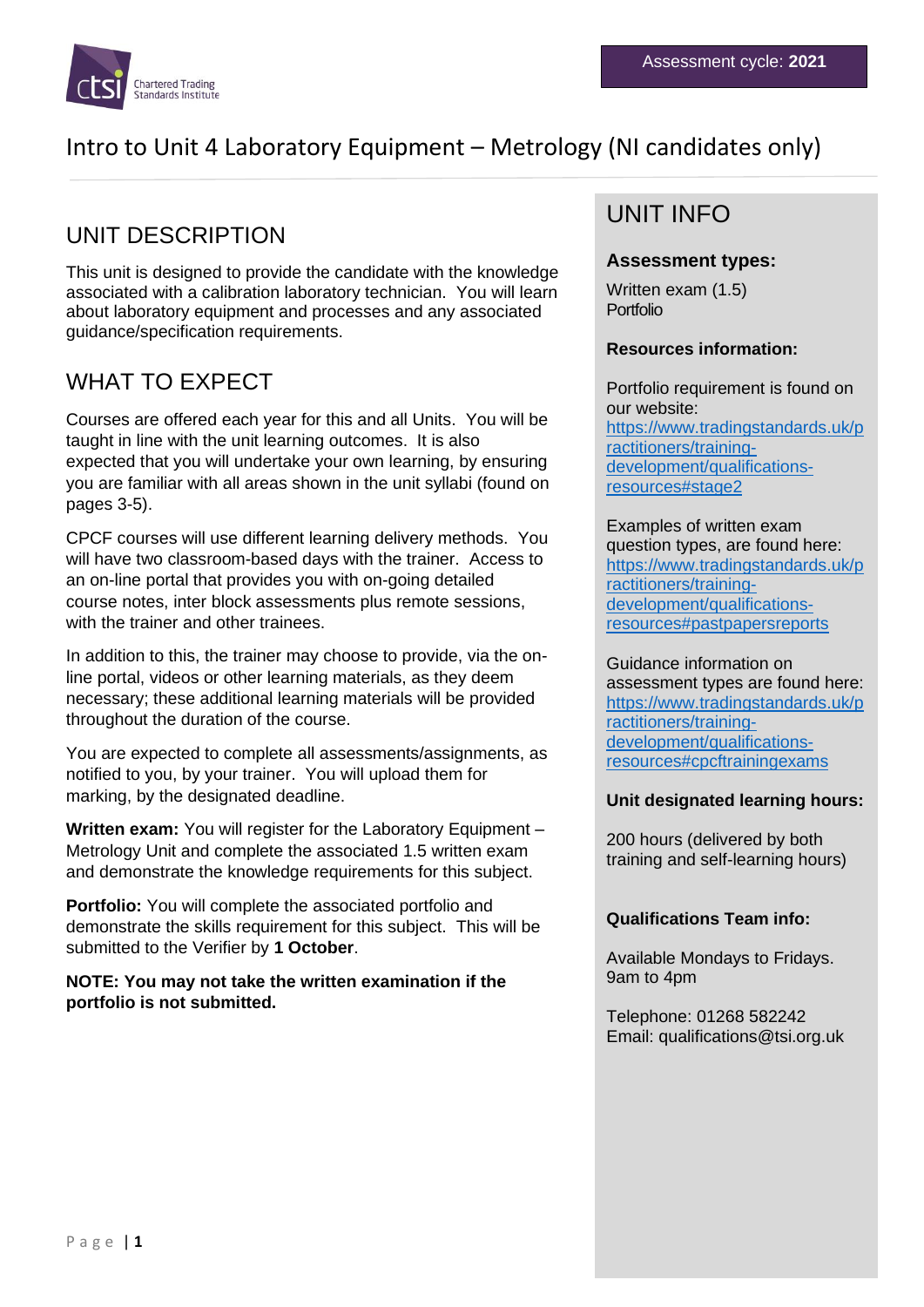

## CLASSIFICATION OF MARKS

All examinations are marked out of 100% and with a pass mark of 40%.

On passing an examination/coursework you will be graded with the following classifications: Distinction, Merit and Pass.

All effort should be made to gain the highest mark possible throughout the examining process.

# CPCF REGULATIONS AND POLICIES

All forms of assessment fall within strict regulations and you must ensure you understand and adhere to all regulation requirements.

The regulations that cover all aspects of the CPCF qualifications can be found on our website:

[https://www.tradingstandards.uk/media/documents/practitioners/cpcf/apel--regulations/cpcf-regulations](https://www.tradingstandards.uk/media/documents/practitioners/cpcf/apel--regulations/cpcf-regulations-final-updated-april-2020.pdf)[final-updated-april-2020.pdf](https://www.tradingstandards.uk/media/documents/practitioners/cpcf/apel--regulations/cpcf-regulations-final-updated-april-2020.pdf)

Please ensure you are familiar with all aspects within the regulations, taking particular notice of any area relating to examinations, coursework and deadlines.

CTSI will publish policies surrounding the CPCF qualification from time to time. These are found here:

<https://www.tradingstandards.uk/practitioners/training-development/qualifications-resources>

It is important that you are aware of any notifications provided by CTSI throughout the year to ensure you are meeting any/all requirements that the Executive or the Qualifications and Awards Board have put out.

## GOVERNANCE

For more detailed information on the governance of the CPCF, you will find this within the regulations. Below outlines the governance structure approved by CTSI Council.



| <b>Classification</b> | Marks   |
|-----------------------|---------|
| Distinction           | 70-100% |
| Merit                 | 60-69%  |
| Pass                  | 40-59%  |
| Fails                 | 0-39%   |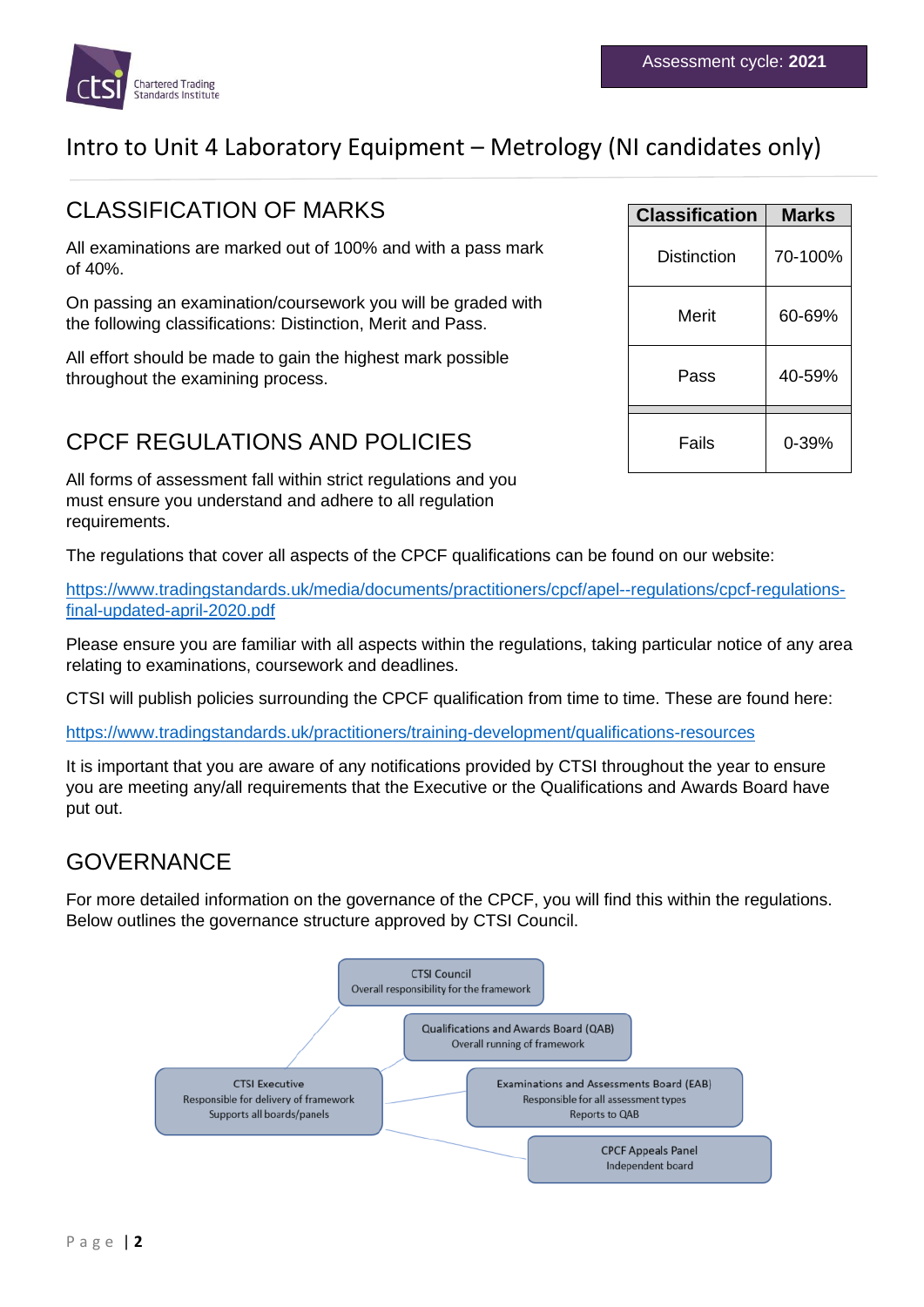

## UNIT SYLLABI

NOTE: The examiners may expect candidates to show knowledge of legislation which is in existence but not in force, (i.e. Acts which have not finally been enacted, or Regulations which have not reached their commencement date) if it is directly and significantly relevant to the subject-matter of the examination.

### **Learning Outcomes:**

At the end of this module, the student will be able to demonstrate knowledge of:

1. The quality assurance in metrology laboratories including national, EU and International frameworks for its provision (including appropriate legislation where applicable).

- 2. Uncertainty of measurement principles relating to mass, length, volume, flow and density
- 3. Care, maintenance, calibration and history of calibration equipment
- 4. Principles of quality assurance
- 5. Following and applying good laboratory practice
- 6. Maintaining a safe working environment
- 7. Avoiding contamination or cross contamination of equipment or artefacts

### **Indicative areas of study**

The following terms have been used to indicate the level of knowledge required in each element;

**Detailed:** To an in-depth level, and with a fine degree of distinction between concepts;

**Working:** With the ability to apply the learning to situations to resolve problems;

**Basic:** Having an awareness of the organisations and concepts.

Assessments will reflect the requisite level of knowledge in each given area of the syllabus.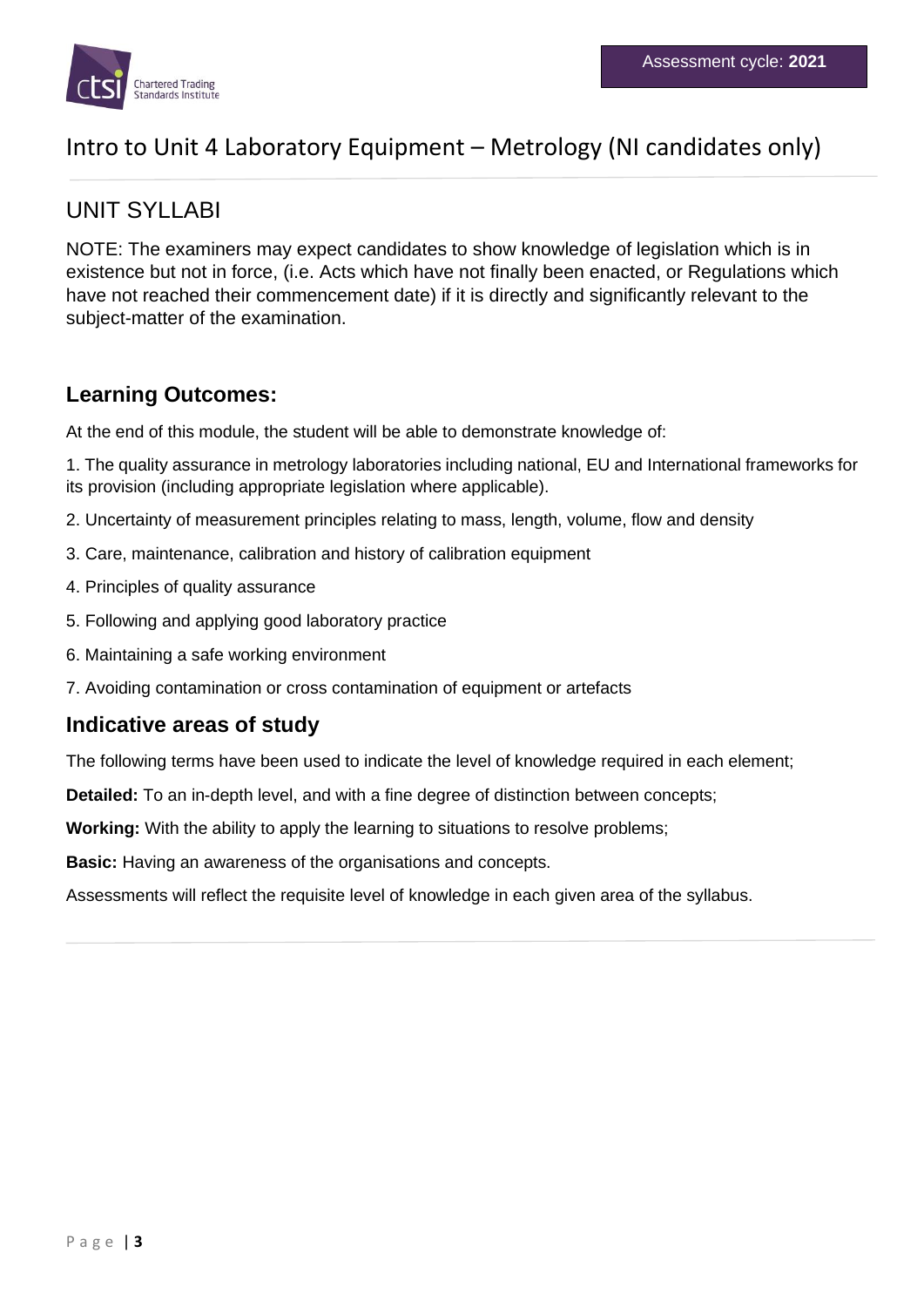

### **Syllabus**

### **Detailed knowledge of:**

### Quality Assurance element

UKAS requirements for calibration laboratories Various UKAS Publications

ISO/IEC 17020 Requirements for the operation of various types of bodies performing inspection

BS EN ISO/IEC 17025 General requirements for the competence of testing and calibration laboratories

ISO 19011 Guidelines for auditing management systems

### Environmental element

OIML G13 Planning of metrology and testing laboratories

#### Technical element OIML G7 Guide to calibration

OIML G1 Evaluation of measurement data – Guide to the expression of uncertainty in measurement

OIML R111 Weights of classes E1, E2, F1, F2, M1, M1-2, M2, M2-3 and M3

UKAS M3003 The Expression of Uncertainty and Confidence in Measurement

### **Working knowledge of:**

- Establishing a laboratory environment
- Laboratory environment and monitoring
- Care and maintenance, building a history and error checking routines for standards including unbroken measurement chains
- Instrument performance, evaluation and monitoring regimes
- Performing uncertainty budgets
- Determination of air buoyancy
- Intra-laboratory evaluations
- Interlaboratory evaluations
- Validation of calibration methods
- Calibration performance
- Check on precision of instruments
- Use of check standards
- Reporting of results
- **Shared Risk**
- Preparation of certificates and reports
- Audit schedules
- Internal audits
- Preventative actions
- Corrective actions
- Management of UKAS laboratories
- Calibration intervals
- Management Review